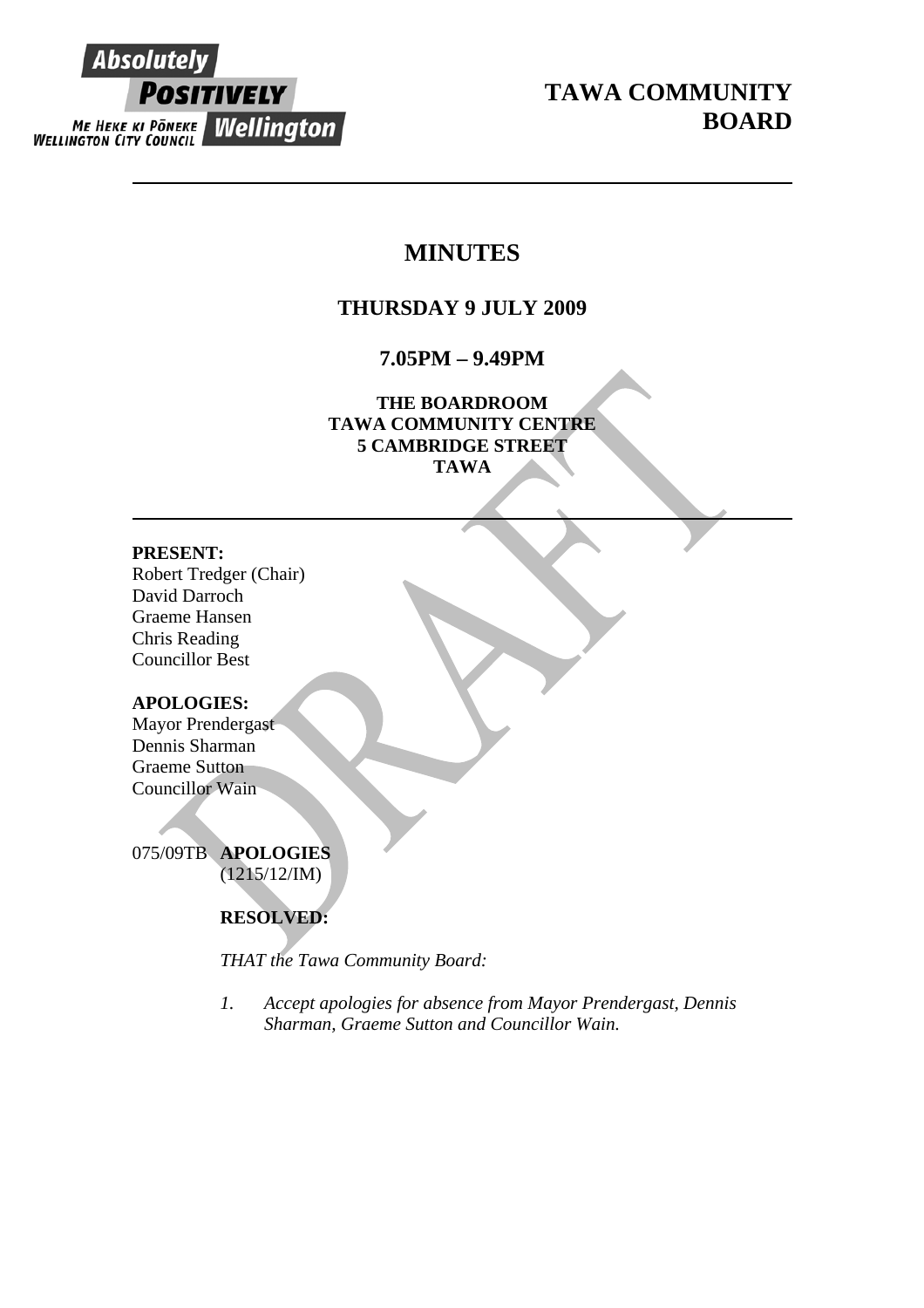### 076/09TB **MINUTES FOR CONFIRMATION** (1215/12/IM)

#### **RESOLVED:**

*THAT the Tawa Community Board:* 

*1. Approve the minutes of the meetings held on Thursday 11 June 2009 having been circulated, be taken as an accurate record of that meeting.* 

### 077/09TB **CONFLICT OF INTEREST DECLARATIONS** (1215/12/IM)

#### **NOTED:**

There were no conflicts of interest.

### 078/09TB **PUBLIC PARTICIPATION** (1215/12/IM)

### **NOTED:**

There was no public participation.

### 079/09TB **COMMUNITY SPEAKER** (1215/12/IM) (ORAL REPORT)

#### **NOTED:**

Doctor Larry Jordan spoke to the Board about Kenepuru Hospital. Doctor Jordan is a local General Practitioner who has lived and worked in Porirua for the last thirty years. He updated the Board on the developments at Wellington Hospital and how this impacted on Kenepuru. Acute and serious cases will still go to Wellington, but Kenepuru is performing a huge range of elective surgeries, rehabilitation and uncomplicated births. There are also limited paediatric services available and a new dental facility. During the development phase of Kenepuru a steering group was established. This steering group will be continuing into the future to facilitate community input into Kenepuru.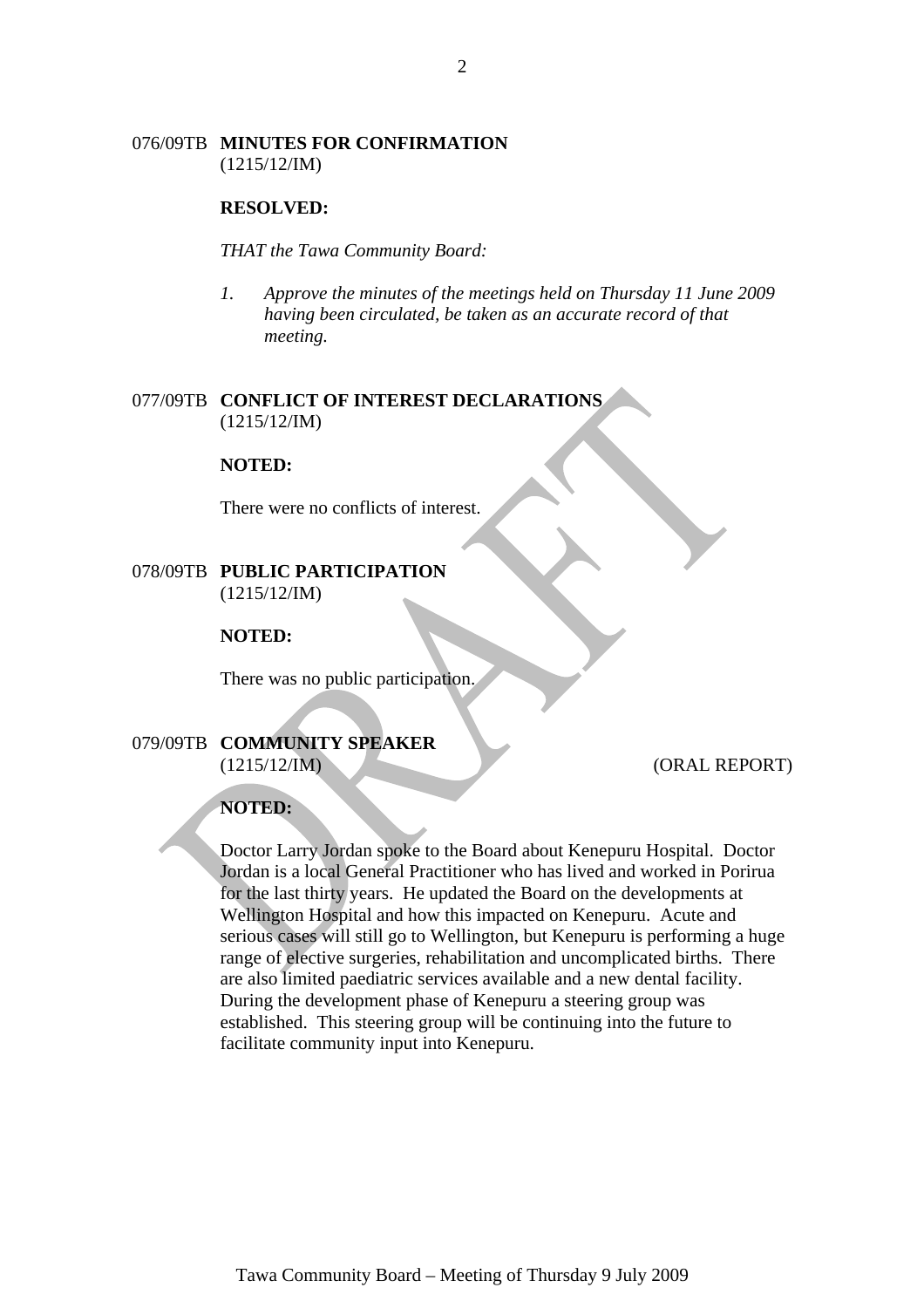### 080/09TB **POLICING IN TAWA** (1215/12/IM) (ORAL REPORT)

### **NOTED:**

Due to operational requirements Constable Reeves was unable to attend.

#### 081/09TB **TAWA VOLUNTEER FIRE BRIGADE**  (1215/12/IM) (ORAL REPORT)

# **NOTED:**

- 1. Bert Campbell Station Officer, was in attendance for this item. The new vehicle fleet is fully in place. However, there are some alterations to be made to new van. The Tawa Fire Station was host to the Plunket Society for a photo shoot. This established a contact for the future, with the Plunket Society keen to come to Fire Brigade open days for car seat testing. It was noted that there is no "Spring in to Tawa" festival this year. However, the Fire Brigade will be very happy to support any similar festivals.
- 2. Chris Reading raised the issue that there was no "Spring in to Tawa" festival this year because of Council requirements regarding food stalls. He asked that the Chief Financial Officer follow up with the relevant Council officers on what requirements there are for food stalls and whether these were being applied consistently throughout the City.

### 082/09TB **MONTLY LIST OF RESOURCE CONSENTS APPROVALS AND APPLICATIONS FOR 3 JUNE TO 30 JUNE 2009**

Report of Bill Stevens, Manager Local Area Planning, North and West. (1215/12/IM) (REPORT 4

# **RESOLVED:**

*THAT the Tawa Community Board:* 

*1. Receive the information.* 

### 083/09TB **CHIEF FINANCIAL OFFICER REPORT BACK**

Report of Neil Cherry – Chief Financial Officer. (1215/12/IM) (REPORT 5)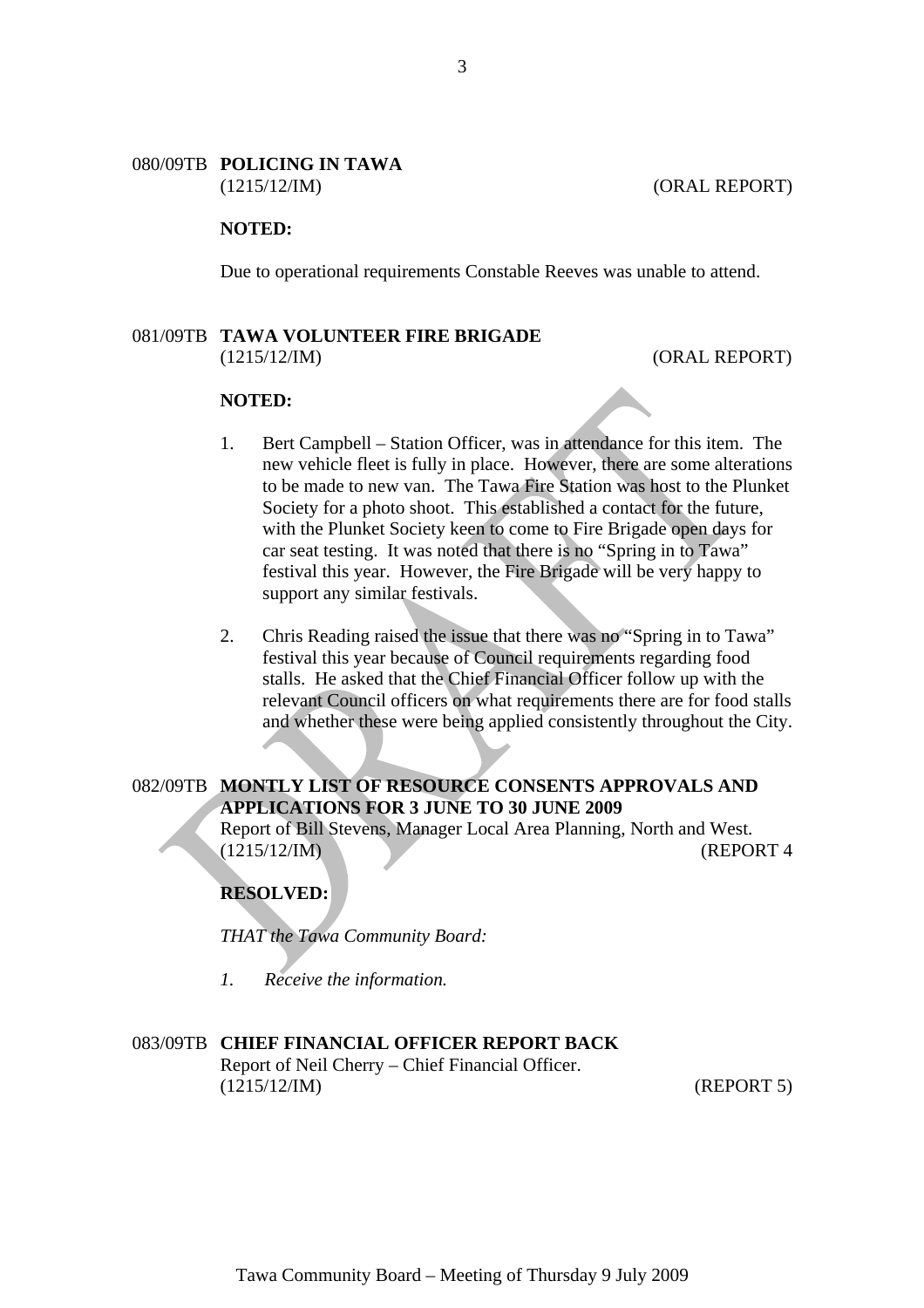#### **RESOLVED:**

*THAT the Tawa Community Board:* 

*1. Receive the information.* 

### 084/09TB **RATIFICATION OF BOARD SUBMISSION TO THE WELLINGTON CITY COUNCIL DRAFT LONG TERM COUNCIL COMMUNITY PLAN** (1215/12/IM) (REPORT 6)

#### **RESOLVED:**

*THAT the Tawa Community Board:* 

- *1. Receive the information.*
- *2. Ratifies the Board submission to the Wellington City Council Long Term Council Community Plan.*

# 085/09TB **DOG POLICY AND ANIMALS BYLAW CONSULTATION** (1215/12/IM) (ORAL REPORT)

**Moved Robert Tredger, from the chair, the motion that Chris Reading prepare a submission on behalf of the Tawa Community Board for the Dog Policy and Animals Bylaw Consultation before 7 August 2009.** 

**The motion was put and declared CARRIED.** 

**RESOLVED:**

*THAT the Tawa Community Board:* 

*1. Agree that a working group, under the chairmanship of Chris Reading, prepare a submission on behalf of the Tawa Community Board for the Dog Policy and Animals Bylaw before 7 August 2009.* 

### 086/09TB **COMMUNITY ADVOCACY PLAN PLAN** (1215/12/IM) (ORAL REPORT)

**Moved Robert Tredger, seconded Graeme Hansen, the motion that Graeme Hansen, Robert Tredger and Dennis Sharman meet within the next month and prepare a preliminary draft Community Advocacy Plan for report back to the 13 August 2009 Tawa Community Board meeting.** 

**The motion was put and declared CARRIED.**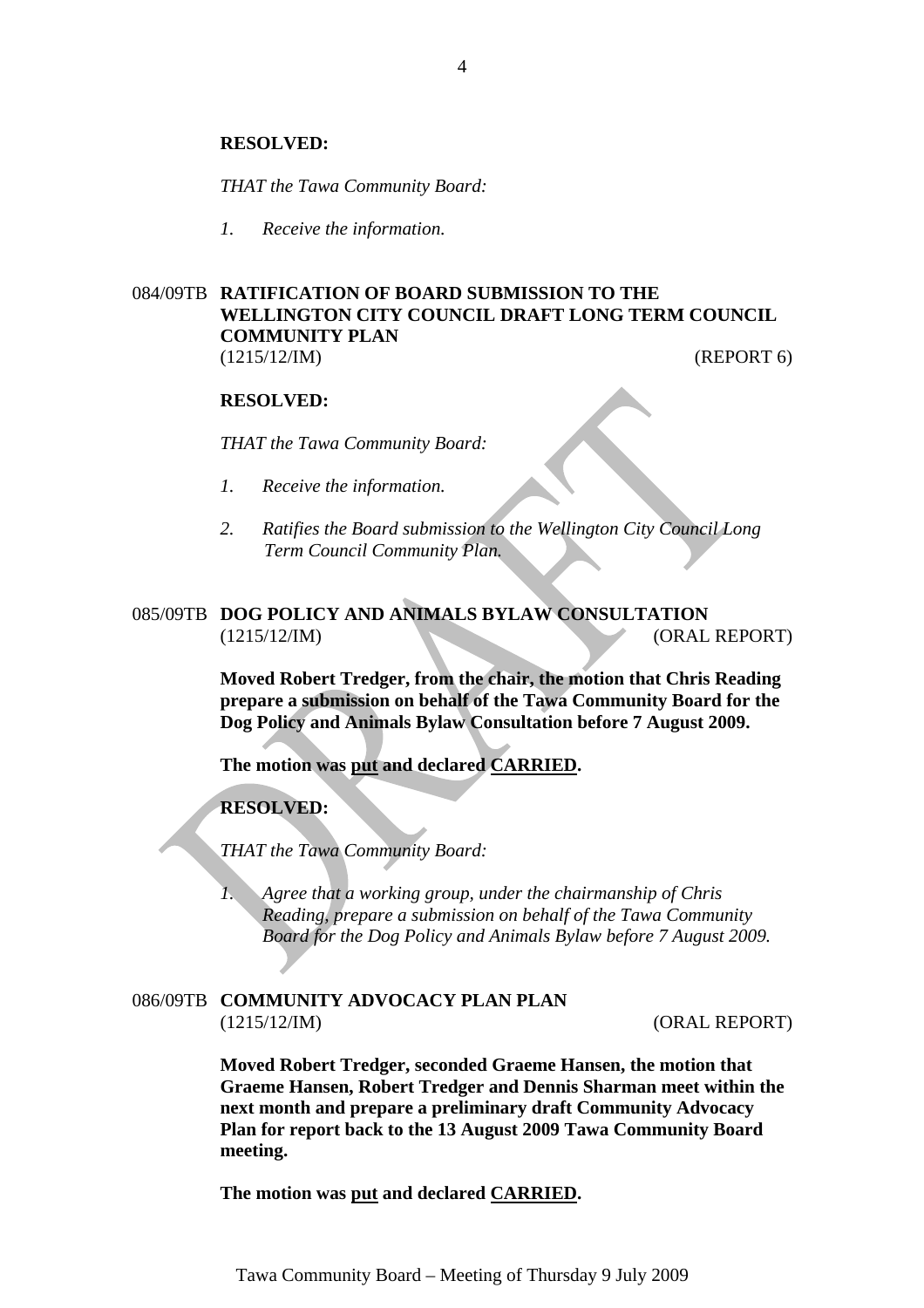#### **RESOLVED:**

*THAT the Tawa Community Board:* 

*1. Agree that Graeme Hansen, Robert Tredger and Dennis Sharman meet within the next month and prepare a preliminary draft Community Advocacy Plan for report back to the 13 August 2009 Tawa Community Board meeting.* 

### 087/09TB **REPORTS BACK FROM COMMITTEES/PORTFOLIO RESPONSIBILITIES** (1215/12/IM) (ORAL REPORT)

#### **NOTED:**

This oral report was added to the agenda at the meeting.

Councillor Best advised that the total focus of the Councillors over the last couple of months has been the Long Term Council Community Plan. She noted that this had been covered sufficiently in the Chief Financial Officer Report Back.

Chris Reading raised the issue of graffiti in Tawa. He noted a number of suggestions for including the public in the removal of graffiti. The Community Board want to let people know that graffiti removal kits are available from the library. It was also proposed the Community Board members play a much more active role in the distribution of kits and information to the community. Mr Reading noted that Porirua appear to have a very good model for tackling graffiti and suggest the Council look into that.

Graeme Hansen advised that he has been trying to get answers regarding Takapu Road and why it had not been completed. He asked that the Chief Financial Officer follow up with Council officers to ensure the road will be completed, and to find out when this is likely to be. Mr Hansen noted that he will be on a resource consent hearing in the coming week. He will also be writing submissions on behalf of the Tawa Community Board on the Speed Limits Consultation and the Greater Wellington Regional Council "Steer Us in the Right Direction" public transport consultation. He asked that the board pass a resolution to this effect.

David Darroch attended a Council run meeting on the Tawa Community Centre. He found the meeting very interesting and looked forward to the next one when he could give more in input.

Robert Tredger also attended the meeting on the Tawa Community Centre. He said there had been a lot of comment the need for a youth "drop-incentre". Mr Tredger also attended a community men's group where he got a lot of positive feedback about the Tawa Community Board.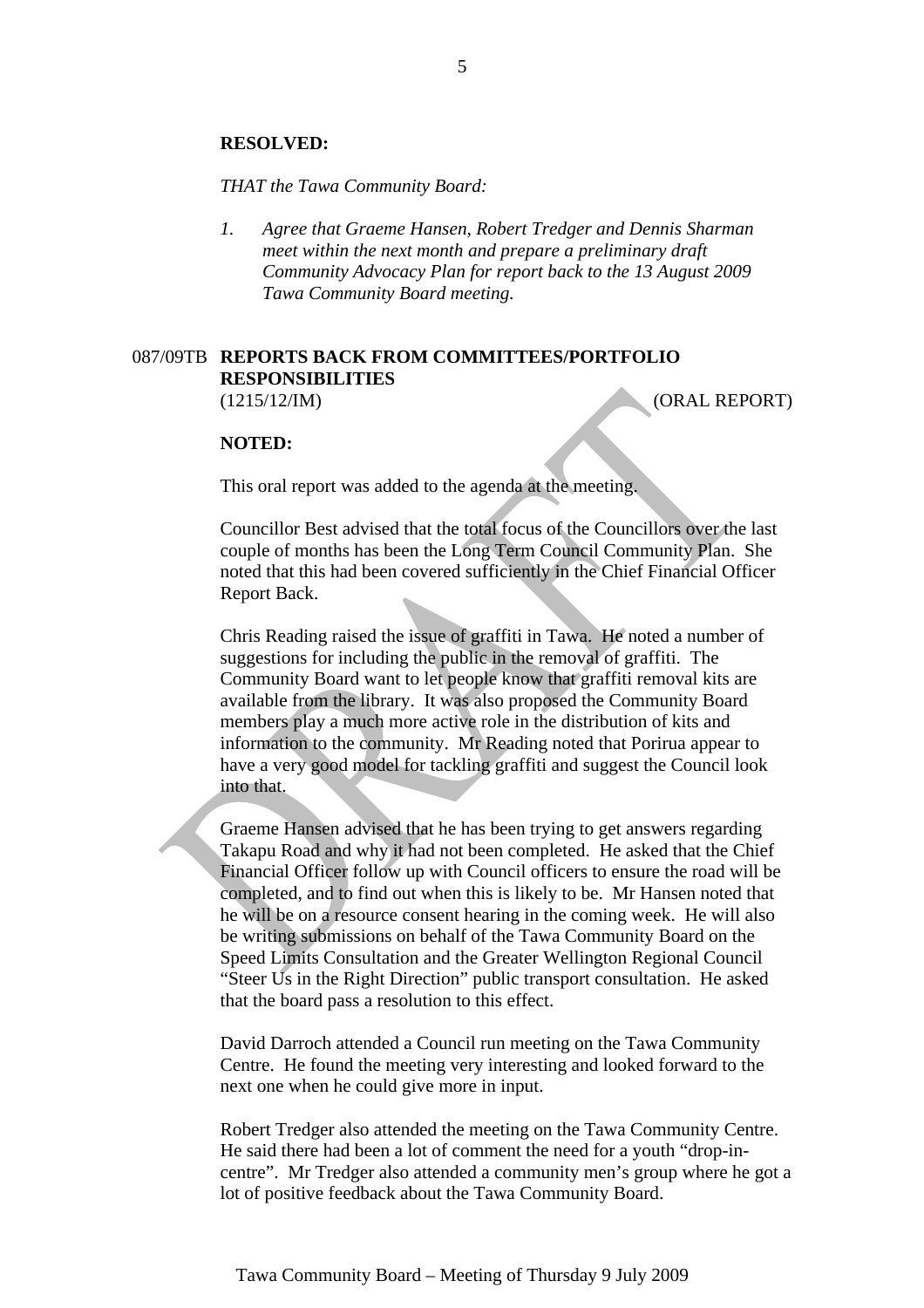**Moved Robert Tredger, seconded Graeme Hansen, the motion that the Tawa Community Board prepare a submission for the Speed Limits Consultation and the Greater Wellington Regional Council "Steer Us in the Right Direction" public transport consultation.** 

In order to move this motion Mr Tredger sought the unanimous support of the Board and explained it could not be delayed until the next meeting because of time constraints. The Board were unanimous in their support.

### **The motion was put and declared CARRIED.**

#### **RESOLVED:**

*THAT the Tawa Community Board:* 

*1.**Agree to prepare a submission for the Speed Limits Consultation and the Greater Wellington Regional Council "Steer Us in the Right Direction" Public Transport Consultation.* 

### 088/09TB **FORWARD PROGRAMME**

Report prepared by Democratic Services. (1215/12/IM) (REPORT 9)

#### **RESOLVED:**

*THAT the Tawa Community Board:* 

- *1. Receive the information.*
- *2. Approve and amend as needed, the draft work programme for the upcoming meetings.*

| <b>Meeting Date</b>     | <b>Items</b>                                   |
|-------------------------|------------------------------------------------|
| Thursday 13 August 2009 | <b>Standing Items</b>                          |
|                         | <b>Community Speaker</b><br>⋗                  |
|                         | Policing in Tawa<br>➤                          |
|                         | Reports back from<br>➤                         |
|                         | Committees/Portfolio                           |
|                         | Responsibility                                 |
|                         | <b>Traffic Resolutions (for</b><br>➤           |
|                         | Board input)                                   |
|                         | ➤<br>Monthly List of Resource                  |
|                         | <b>Consent Approvals and</b>                   |
|                         | <b>Applications</b>                            |
|                         | $\blacktriangleright$<br>Director, Report Back |
|                         | <b>Forward Programme</b>                       |
|                         | Tawa Pool, Tawa Recreation                     |
|                         | Centre and Linden Social                       |
|                         | Centre (For April to June                      |
|                         | quarter)                                       |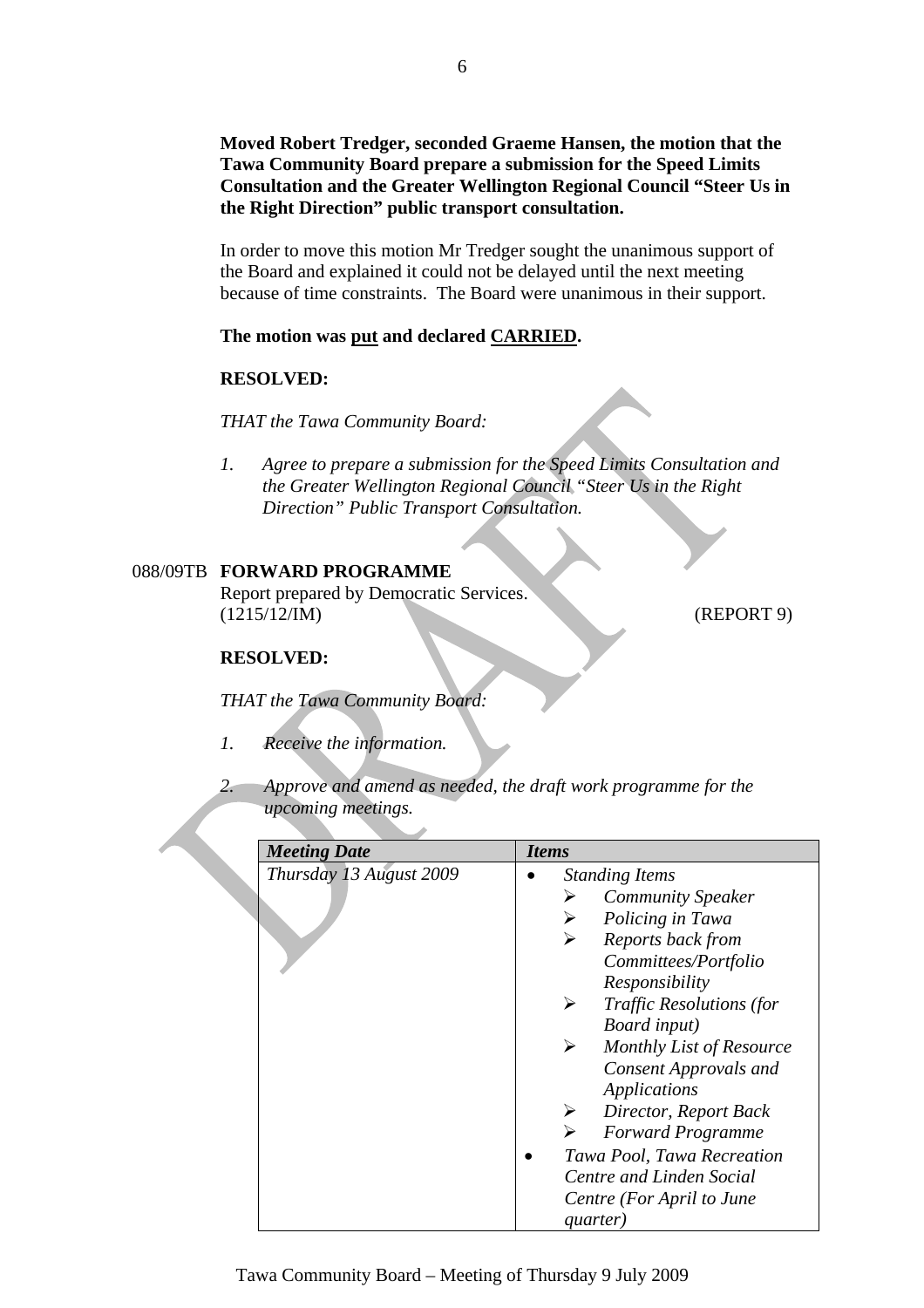|                            | Mervyn Kemp Library Quarterly<br>Report (For April to June<br>quarter) |
|----------------------------|------------------------------------------------------------------------|
|                            | <del>Tawa Volunteer Fire Brigade</del>                                 |
|                            | Tawa Historical Society -                                              |
|                            | <b>Willowbank Park Renaming</b>                                        |
|                            | <b>Proposal</b>                                                        |
|                            | <b>Community Advocacy Plan</b>                                         |
|                            | <b>Ratification of Submissions -</b>                                   |
|                            | <b>Speed Limits Consultation and</b>                                   |
|                            | the Greater Wellington                                                 |
|                            | <b>Regional Council "Steer Us in</b>                                   |
|                            | the Right Direction" public                                            |
|                            | transport consultation.                                                |
| Thursday 10 September 2009 | <b>Standing Items</b>                                                  |
|                            | <b>Community Speaker</b>                                               |
|                            | Policing in Tawa                                                       |
|                            | <b>Reports back from</b>                                               |
|                            | Committees/Portfolio                                                   |
|                            | Responsibility                                                         |
|                            | <b>Traffic Resolutions (for</b>                                        |
|                            | Board input)                                                           |
|                            | <b>Monthly List of Resource</b>                                        |
|                            | <b>Consent Approvals and</b>                                           |
|                            | <b>Applications</b>                                                    |
|                            | Director, Report Back                                                  |
|                            | <b>Forward Programme</b>                                               |
|                            | <b>Tawa Volunteer Fire Brigade</b>                                     |
|                            | <b>Community Advocacy Plan</b>                                         |
| Thursday 8 October 2009    | <b>Standing Items</b>                                                  |
|                            | Community Speaker                                                      |
|                            | Policing in Tawa                                                       |
|                            | Reports back from                                                      |
|                            | Committees/Portfolio                                                   |
|                            | Responsibility                                                         |
|                            | <b>Traffic Resolutions (for</b><br>➤                                   |
|                            | Board input)                                                           |
|                            | Monthly List of Resource<br>➤                                          |
|                            | <b>Consent Approvals and</b>                                           |
|                            | <b>Applications</b>                                                    |
|                            | Director, Report Back<br>➤                                             |
|                            | <b>Forward Programme</b>                                               |
|                            | <b>Community Advocacy Plan</b>                                         |